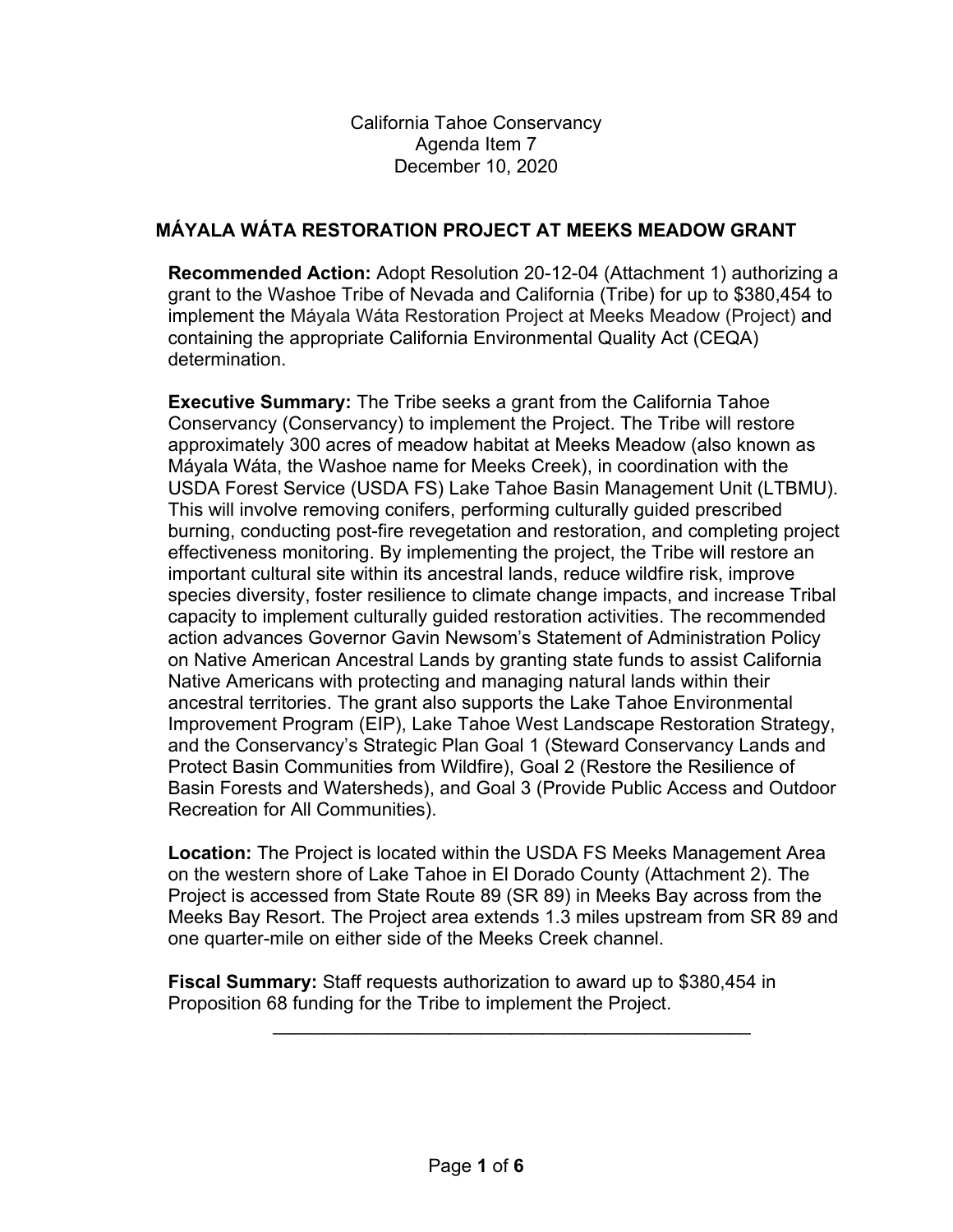#### **Overview**

#### **History**

The Tribe has inhabited the Lake Tahoe region for thousands of years and its creation story is inextricably linked with Lake Tahoe and surrounding mountain ranges. Historically, the Tribe managed lands in the Lake Tahoe Basin (Basin) using periodic burning, pruning, weeding, and other practices to maintain the diversity, vigor, and quality of culturally-desirable plants for food, medicines, game habitat, and basketmaking materials. Through many generations, Tribal elders transferred traditional ecological knowledge (TEK) of resource allocation and environmental management to other Tribal members.

Meeks Meadow served as a historical summer camp for Washoe people who hunted game, fished, gathered plant materials, and held ceremonies in the meadow and adjacent Meeks Bay area. The Tribe maintained the open character of the meadow by periodically burning it in the fall before Tribal members migrated to lower elevations for the winter. The ecological and cultural function of the Meadow has declined steadily due to European settler appropriation of Tribal lands at Lake Tahoe in the mid-nineteenth century, and subsequent cattle grazing, logging, and fire suppression at Meeks Meadow. Today the unnatural expansion of conifers growing in the meadow and propagation of non-native plant species has increased wildfire risk, dried the meadow, degraded habitat, and reduced cultural values.

Meeks Meadow is located on land owned by the USDA FS. The Tribe and LTBMU have cooperatively managed Meeks Meadow since 1997. In 2019 the Tribe and LTBMU signed a Stewardship Agreement granting the Tribe authority for cultural management of Meeks Meadow and outlining 20 years of restoration goals and funding responsibilities. The Stewardship Agreement provides the legal and financial framework necessary to implement the Project.

In 2016 the Tribe and Conservancy signed a memorandum of understanding (MOU). The MOU recognizes shared interests in protecting social, biological, and cultural resources at Lake Tahoe, and formalizes coordination practices between the Tribe and Conservancy. The MOU also encourages ongoing coordination efforts between the two governmental entities on projects such as the restoration of Meeks Meadow.

The Conservancy has since provided two grants to the Tribe, consistent with the MOU. The Tribe in 2016 obtained a Conservancy grant to develop a Culturally Significant Vegetation Enhancement and Management Plan, and to complete environmental review and permitting for the Project. The Tribe completed activities under this \$228,530 Proposition 1 planning grant in early 2020. This year the Board also authorized a \$280,000 grant of Greenhouse Gas Reduction Funds to the Tribe. This grant funded the hauling of woody biomass from the Project site to Tribal headquarters in Gardnerville, Nevada for wintertime firewood for Tribal elders.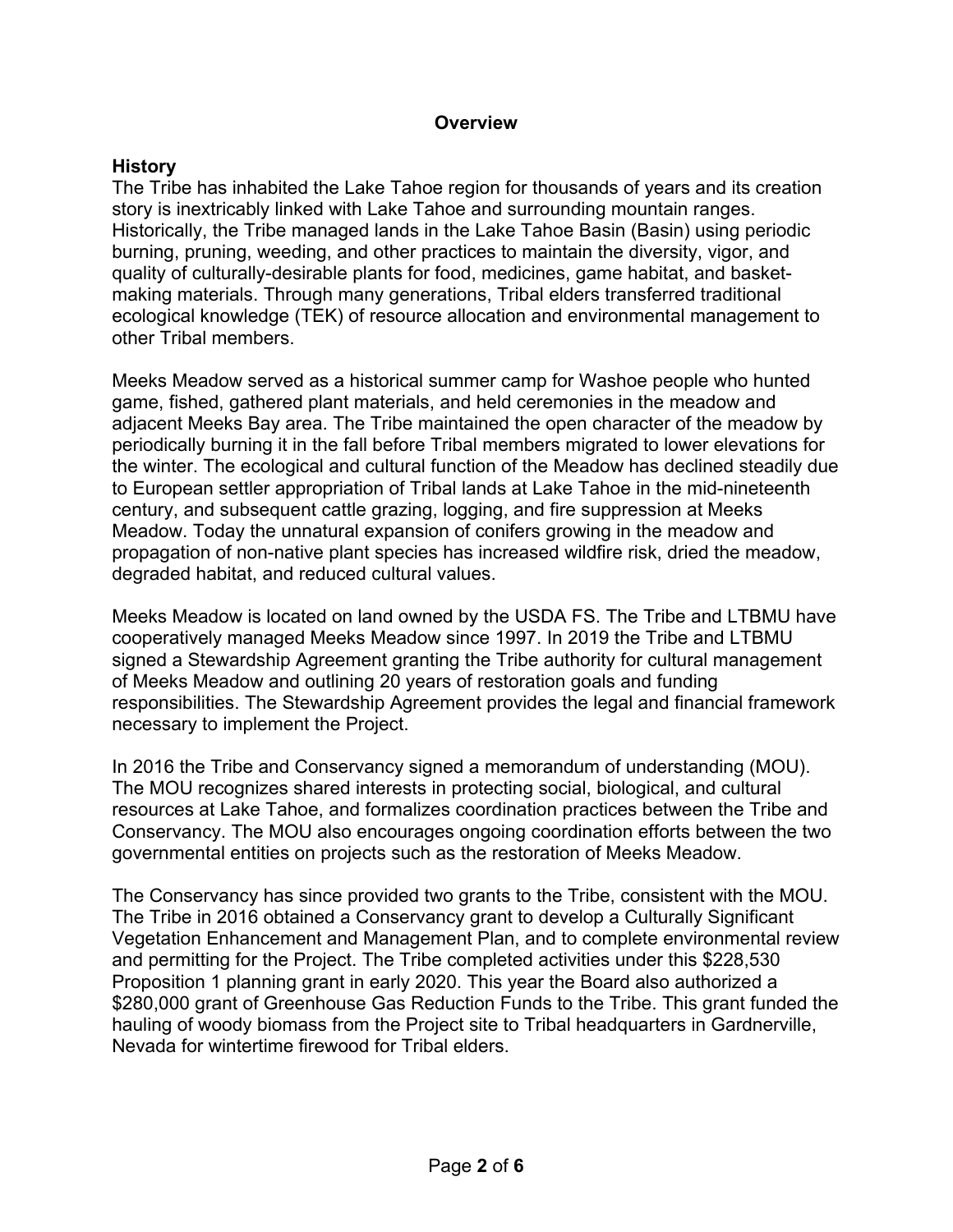## **Detailed Description of Recommended Action**

1. Major Elements and/or Steps of the Recommended Action

The Tribe seeks funding from the Conservancy to begin implementing the Project in early 2021. Conservancy staff recommends that the Board authorize a grant to the Tribe for up to \$380,454 to implement the restoration activities listed below. The previously developed Culturally Significant Vegetation Enhancement and Management Plan will guide Project implementation. The Tribe will carry out the following activities in coordination with the LTBMU (except project monitoring):

- 1) Conifer removal. Tribal members will develop a conifer-removal plan, remove the encroaching conifers using mechanical and hand thinning on approximately 300 acres, and pile and haul the extracted conifers off-site.
- 2) Culturally guided prescribed fire. Following conifer removal, Tribal crews and staff will complete prescribed fire training, help develop the burn plan, and participate in culturally guided prescribed burning.
- 3) Post-fire meadow restoration. Following prescribed burning, Tribal elders, youth, and crews will plant culturally significant vegetation, identify and remove invasive species, and protect culturally significant plants. This activity will transfer TEK from Tribal elders to younger generation Tribal members.
- 4) Project effectiveness monitoring. Tribal crews will monitor the effectiveness of restoration activities. The Tribe expects to see various benefits, including raised groundwater levels, healthier soils, and increased native vegetation. The Tribe will analyze the data collected before and after Project implementation to understand its effect on ecological health, habitat, hydrology, and cultural values.

Upon Board authorization staff will prepare and execute a grant agreement with the Tribe.

## 2. Overall Context and Benefits

The Tribe will actively manage its ancestral lands in a historically and culturally appropriate manner. They will restore the ecological and cultural functions of the 300 acre meadow, while reducing the potential for catastrophic wildfire and increasing resilience to climate change impacts.

The Tribe and LTBMU will remove conifers to reduce demand for groundwater, thereby increasing groundwater levels and creating a wetter meadow. Higher groundwater benefits native plants, which in turn provide habitat for animal species and cultural value for the Tribe. The wetter meadow and vibrant vegetation will be more stable and resilient to flooding, and will support higher-quality habitat during extended droughts. Conifer removal also reduces wildfire risk by removing fuels that can exacerbate fires.

The Tribe and LTBMU will conduct prescribed burning to eliminate invasive species and reduce wildfire risk by removing flammable ladder fuels. Following prescribed burning, the Tribe will plant culturally desirable, fire-adapted native vegetation to further remove invasive species, support cultural uses, and enhance the meadow ecosystem.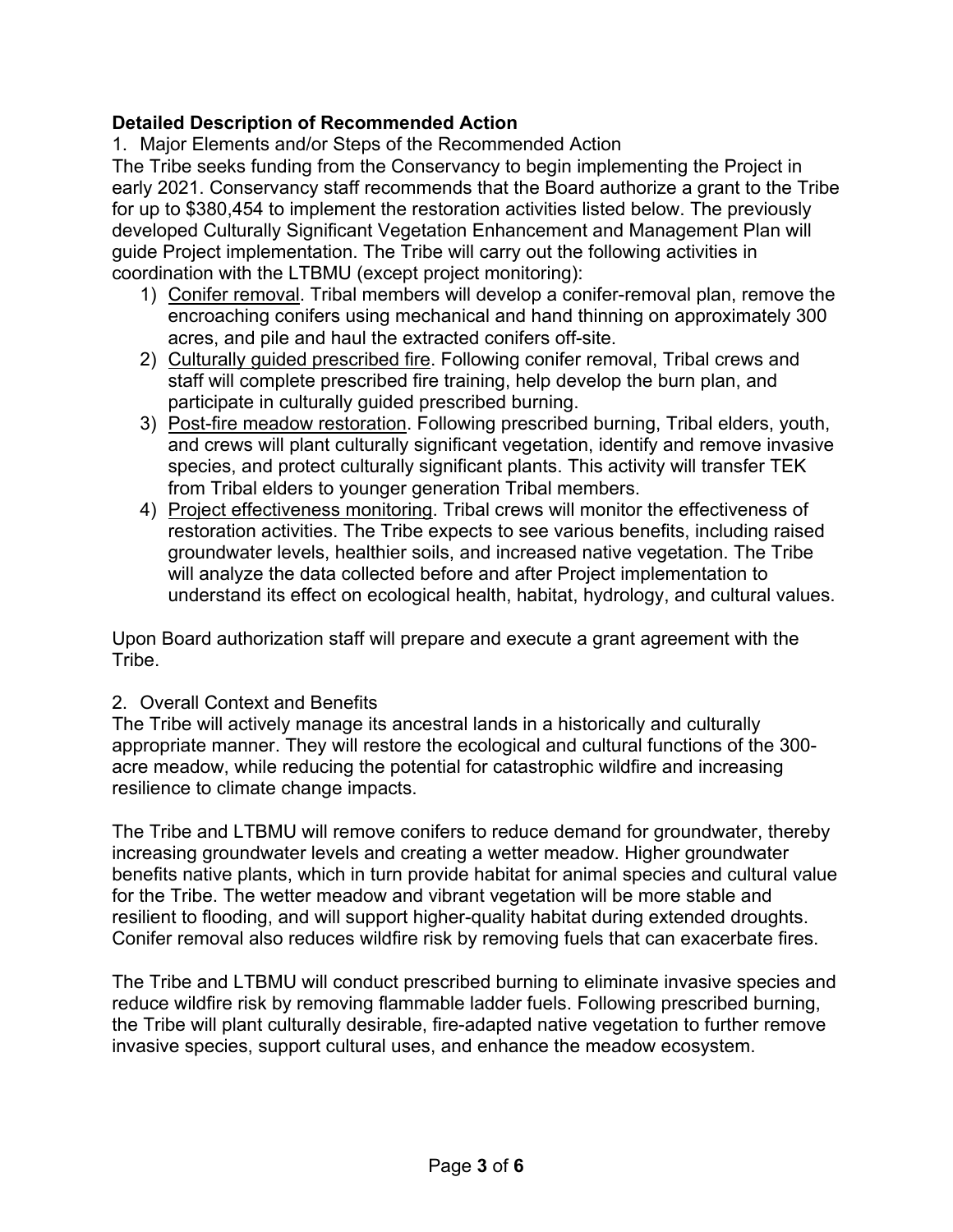The Project will also build capacity and increase multigenerational learning for Tribal members. Tribal members of all ages and Tribal crews will simultaneously implement the Project, and learn and practice cultural restoration activities at Meeks Meadow. The Tribe will accomplish this through prescribed burning trainings, consultations with elders, activities for youth, and dedicated workdays.

Recent state policies aimed at addressing historical violence, exploitation, and attempted destruction of tribal communities support the restoration of traditional Native American practices and the transfer of TEK to younger generations. These directives include Governor Newsom's Statement of Administrative Policy on Native American Ancestral Lands, and Executive Orders B-10-11 and N-15-19. The recommended action also advances the goals of Proposition 68, which encourages partnerships with tribal organizations and promotes access for tribal communities.

3. Schedule for the Recommended Action

Staff intends to execute an agreement with the Tribe shortly following authorization. The Tribe will start to implement activities in early 2021 and expects to complete grant work in spring 2024.

| <b>Task</b>                                     | <b>Completion Date</b>      |
|-------------------------------------------------|-----------------------------|
| Execute Agreement with the Tribe                | Winter 2020 - 2021          |
| <b>Implement Conifer Removal</b>                | Summer 2021 - Fall 2022     |
| Implement Burn Plan                             | Summer 2021 - Fall 2023     |
| Implement Post-Fire Meadow Restoration          | After Burning - Spring 2024 |
| <b>Perform Project Effectiveness Monitoring</b> | Spring 2021 - Spring 2024   |

# **Financing**

The proposed funding source is Proposition 68. Staff recommends the budget shown below. Staff may adjust the budget between line items, but total expenditures will not exceed \$380,454.

| <b>Task</b>                              | <b>Amount</b> |
|------------------------------------------|---------------|
| <b>Conifer Removal</b>                   | \$41,000      |
| <b>Culturally Guided Prescribed Fire</b> | \$129,850     |
| <b>Post-Fire Meadow Restoration</b>      | \$122,604     |
| <b>Project Effectiveness Monitoring</b>  | \$87,000      |
| Total                                    | \$380,454     |

# **Authority**

## **Consistency with the Conservancy's Enabling Legislation**

Implementation of the Project is consistent with the Conservancy's enabling legislation. Specifically, Government Code section 66907.7 authorizes the Conservancy to award grants to federally recognized Indian tribes for purposes consistent with its mission.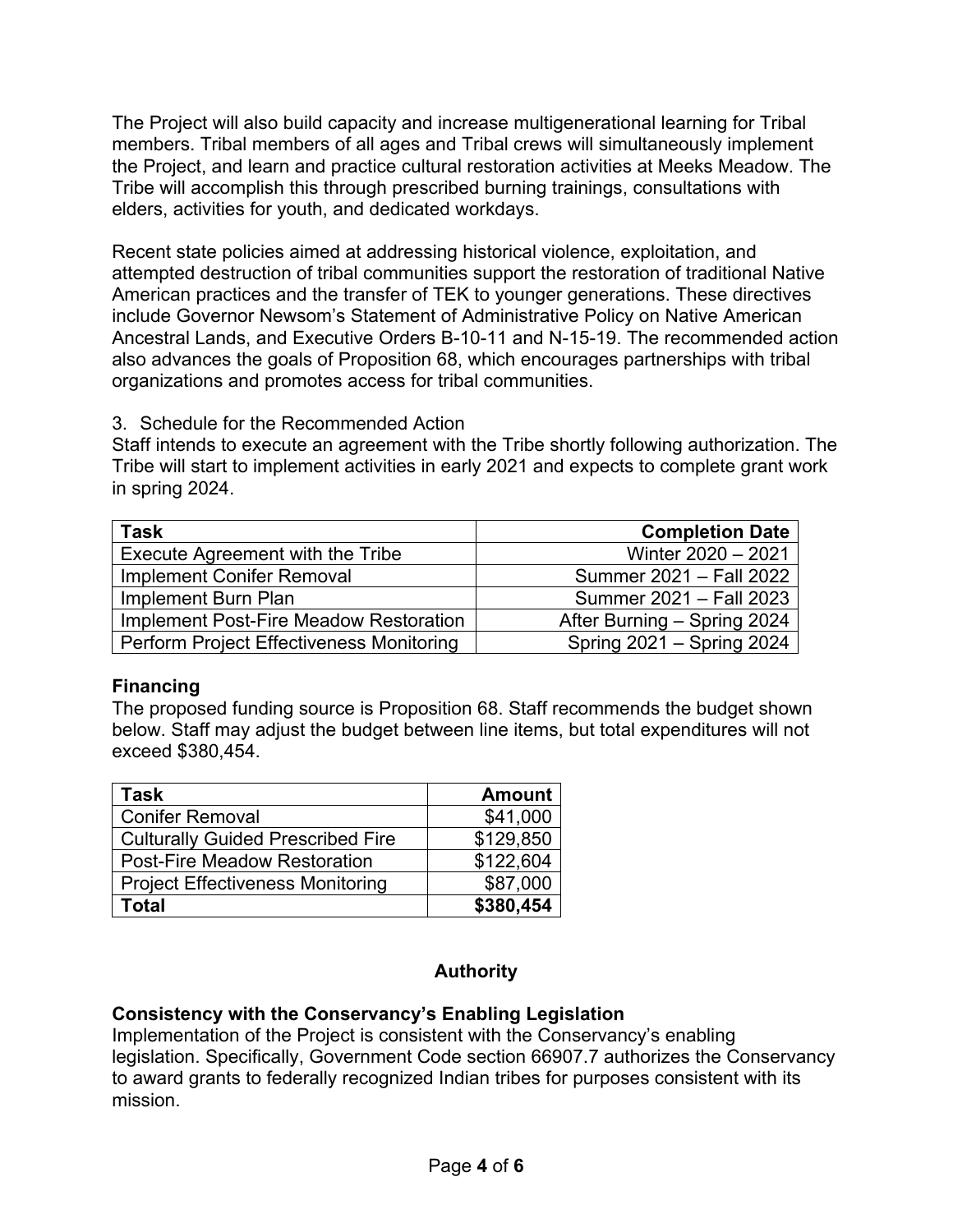## **Consistency with the Conservancy's Strategic Plan**

The recommended action supports:

- Goal 1, Strategy E by implementing and developing innovative financial partnerships and interagency agreements that increase the Conservancy and its partners' ability and capacity to manage and restore its lands, maintain its recreational facilities, treat forest fuels, suppress wildfire, and beneficially use prescribed fire.
- Goal 2, Strategy B by advancing multiple-benefit projects that creatively combine restoring and building the resilience of forests and watersheds with water quality protection, green infrastructure, recreation, and climate change mitigation and adaptation.
- Goal 3, Strategy C by working with sister agencies and organizations to fulfill Proposition 68's diversity and inclusion mandates, including outreach, mentorship, partnership, communication and education, and youth engagement and empowerment.

### **Consistency with the Conservancy's Program Guidelines**

The recommended action is consistent with the Conservancy's Grant Guidelines.

#### **Consistency with External Authorities**

The recommended action is consistent with the EIP because it advances EIP project #01.02.01.0069. It also supports several state mandates, including Executive Orders B-10-11 and N-15-19 and Governor Newsom's Statement of Administration Policy on Native American Ancestral Lands. The recommended action is also consistent with the principles of Proposition 68 related to tribes.

## **Compliance with the California Environmental Quality Act**

The Lahontan Regional Water Quality Control Board (LRWQCB), acting as the lead agency, prepared an initial study (IS)/negative declaration (ND) for the Project to comply with CEQA. LRWQCB adopted the ND on February 27, 2019 and filed a notice of determination (NOD) on March 22, 2019.

A copy of the IS/ND (Attachment 3) is available for review on LRWQCB's website at [https://www.waterboards.ca.gov/lahontan/docs/mayala\\_noi\\_nd.pdf](https://www.waterboards.ca.gov/lahontan/docs/mayala_noi_nd.pdf) or upon request.

As a responsible agency, the Conservancy must consider the ND prepared by LRWQCB and reach its own conclusions on whether and how to approve the Project. Staff reviewed the ND and believes that the Project is adequately analyzed in this document. Staff determined that the Project would not cause a significant effect on the environment.

Staff recommends the Board review and consider the ND adopted by LRWQCB and make the findings set forth in the attached resolution. If the Board considers and